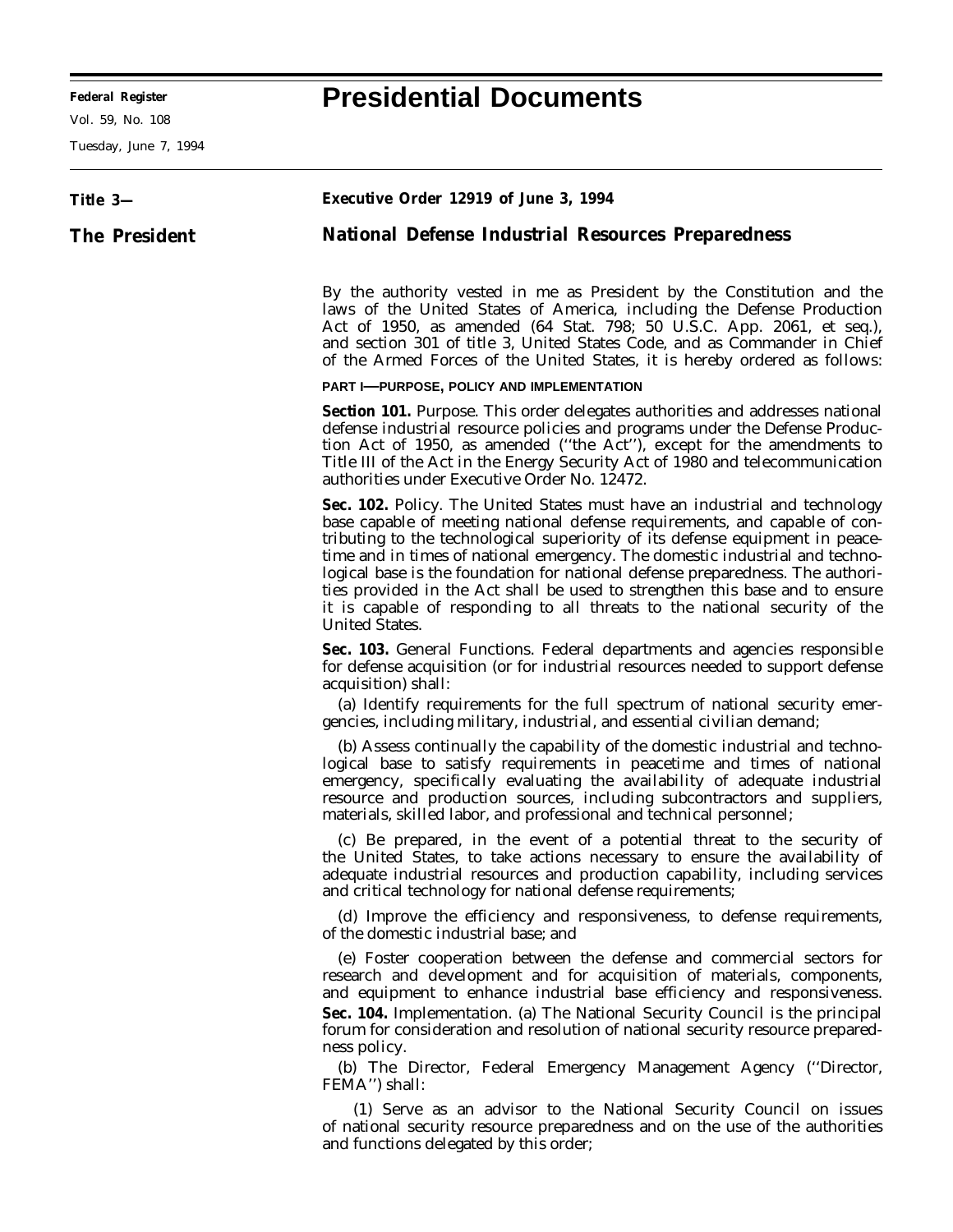(2) Provide for the central coordination of the plans and programs incident to authorities and functions delegated under this order, and provide guidance and procedures approved by the Assistant to the President for National Security Affairs to the Federal departments and agencies under this order;

(3) Establish procedures, in consultation with Federal departments and agencies assigned functions under this order, to resolve in a timely and effective manner conflicts and issues that may arise in implementing the authorities and functions delegated under this order; and

(4) Report to the President periodically concerning all program activities conducted pursuant to this order.

(c) The head of every Federal department and agency assigned functions under this order shall ensure that the performance of these functions is consistent with National Security Council policy and guidelines.

## **PART II—PRIORITIES AND ALLOCATIONS**

**Sec. 201.** *Delegations of Priorities and Allocations.* (a) The authority of the President conferred by section 101 of the Act to require acceptance and priority performance of contracts or orders (other than contracts of employment) to promote the national defense over performance of any other contracts or orders, and to allocate materials, services, and facilities as deemed necessary or appropriate to promote the national defense, is delegated to the following agency heads:

(1) The Secretary of Agriculture with respect to food resources, food resource facilities, and the domestic distribution of farm equipment and commercial fertilizer;

(2) The Secretary of Energy with respect to all forms of energy;

(3) The Secretary of Health and Human Services with respect to health resources;

(4) The Secretary of Transportation with respect to all forms of civil transportation;

(5) The Secretary of Defense with respect to water resources; and

(6) The Secretary of Commerce for all other materials, services, and facilities, including construction materials.

(b) The Secretary of Commerce, in consultation with the heads of those departments and agencies specified in subsection 201(a) of this order, shall administer the Defense Priorities and Allocations System (''DPAS'') regulations that will be used to implement the authority of the President conferred by section 101 of the Act as delegated to the Secretary of Commerce in subsection 201(a)(6) of this order. The Secretary of Commerce will redelegate to the Secretary of Defense, and the heads of other departments and agencies as appropriate, authority for the priority rating of contracts and orders for all materials, services, and facilities needed in support of programs approved under section 202 of this order. The Secretary of Commerce shall act as appropriate upon Special Priorities Assistance requests in a time frame consistent with the urgency of the need at hand.

(c) The Director, FEMA, shall attempt to resolve issues or disagreements on priorities or allocations between Federal departments or agencies in a time frame consistent with the urgency of the issue at hand and, if not resolved, such issues will be referred to the Assistant to the President for National Security Affairs for final determination.

(d) The head of each Federal department or agency assigned functions under subsection 201(a) of this order, when necessary, shall make the finding required under subsection 101(b) of the Act. This finding shall be submitted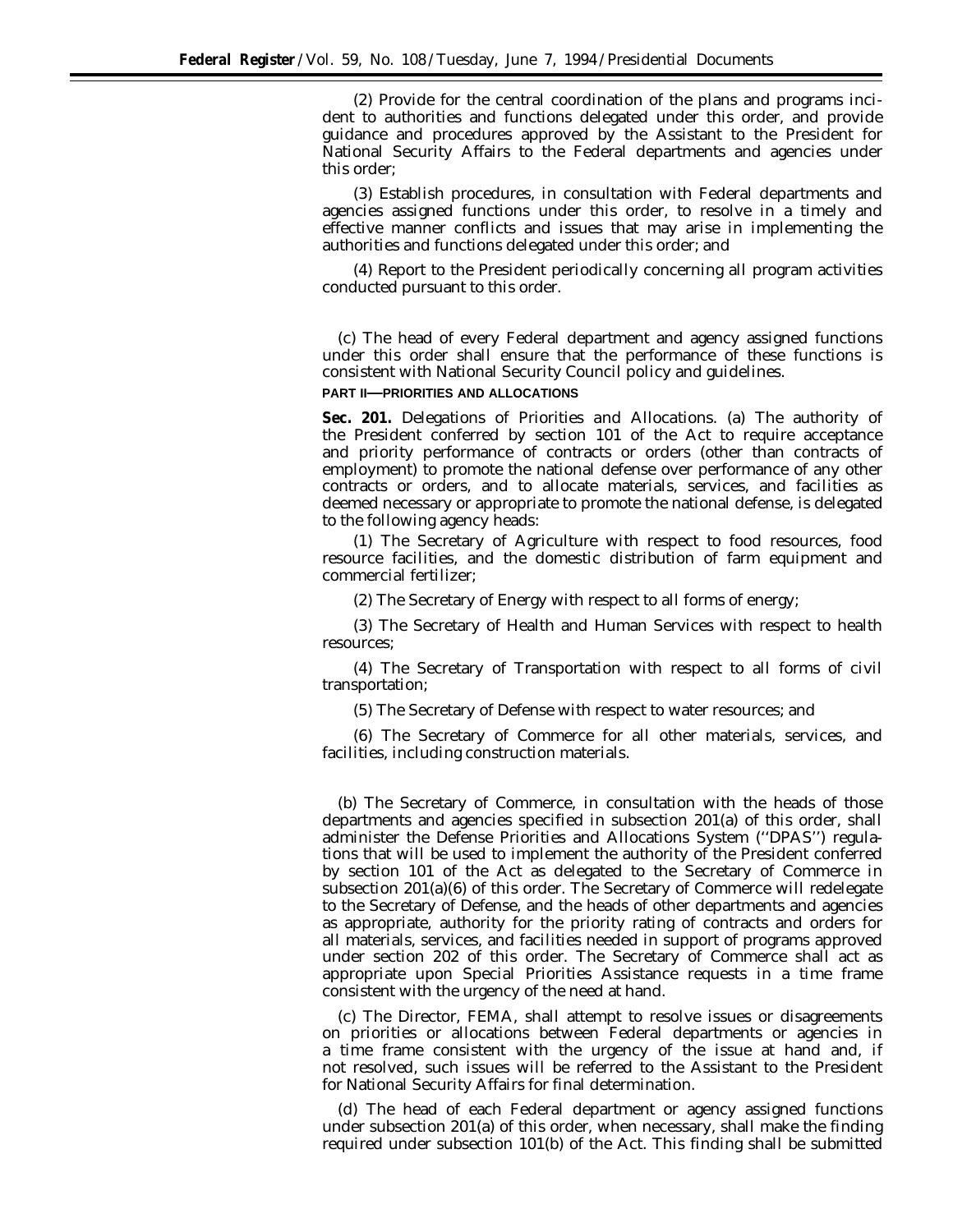for the President's approval through the Assistant to the President for National Security Affairs. Upon such approval the head of the Federal department or agency that made the finding may use the authority of subsection 101(a) of the Act to control the general distribution of any material (including applicable services) in the civilian market.

(e) The Assistant to the President for National Security Affairs is hereby delegated the authority under subsection  $101(c)(3)$  of the Act, and will be assisted by the Director, FEMA, in ensuring the coordinated administration of the Act.

**Sec. 202.** *Determinations.* The authority delegated by section 201 of this order may be used only to support programs that have been determined in writing as necessary or appropriate to promote the national defense:

(a) By the Secretary of Defense with respect to military production and construction, military assistance to foreign nations, stockpiling, outer space, and directly related activities;

(b) By the Secretary of Energy with respect to energy production and construction, distribution and use, and directly related activities; and

(c) By the Director, FEMA, with respect to essential civilian needs supporting national defense, including civil defense and continuity of government and directly related activities.

**Sec. 203.** *Maximizing Domestic Energy Supplies.* The authority of the President to perform the functions provided by subsection 101(c) of the Act is delegated to the Secretary of Commerce, who shall redelegate to the Secretary of Energy the authority to make the findings described in subsection  $101(c)(2)(A)$  that the materials (including equipment), services, and facilities are critical and essential. The Secretary of Commerce shall make the finding described in subsection  $101(c)(2)(A)$  of the Act that the materials (including equipment), services, or facilities are scarce, and the finding described in subsection  $101(c)(2)(B)$  that it is necessary to use the authority provided by subsection  $101(c)(1)$ .

**Sec. 204.** *Chemical and Biological Warfare.* The authority of the President conferred by subsection 104(b) of the Act is delegated to the Secretary of Defense. This authority may not be further delegated by the Secretary.

## **PART III—EXPANSION OF PRODUCTIVE CAPACITY AND SUPPLY**

**Sec. 301.** (a) *Financing Institution Guarantees.* To expedite or expand production and deliveries or services under government contracts for the procurement of industrial resources or critical technology items essential to the national defense, the head of each Federal department or agency engaged in procurement for the national defense (referred to as ''agency head'' in this part) and the President and Chairman of the Export-Import Bank of the United States (in cases involving capacity expansion, technological development, or production in foreign countries) are authorized to guarantee in whole or in part any public or private financing institution, subject to provisions of section 301 of the Act. Guarantees shall be made in consultation with the Department of the Treasury as to the terms and conditions thereof. The Director of the Office of Management and Budget (''OMB'') shall be informed when such guarantees are to be made.

(b) *Direct Loan Guarantees.* To expedite or expand production and deliveries or services under government contracts for the procurement of industrial resources or critical technology items essential to the national defense, each agency head is authorized to make direct loan guarantees from funds appropriated to their agency for Title III.

(c) *Fiscal Agent.* Each Federal Reserve Bank is designated and authorized to act, on behalf of any guaranteeing agency, as fiscal agent in the making of guarantee contracts and in otherwise carrying out the purposes of section 301 of the Act.

(d) *Regulations.* The Board of Governors of the Federal Reserve System is authorized, after consultation with heads of guaranteeing departments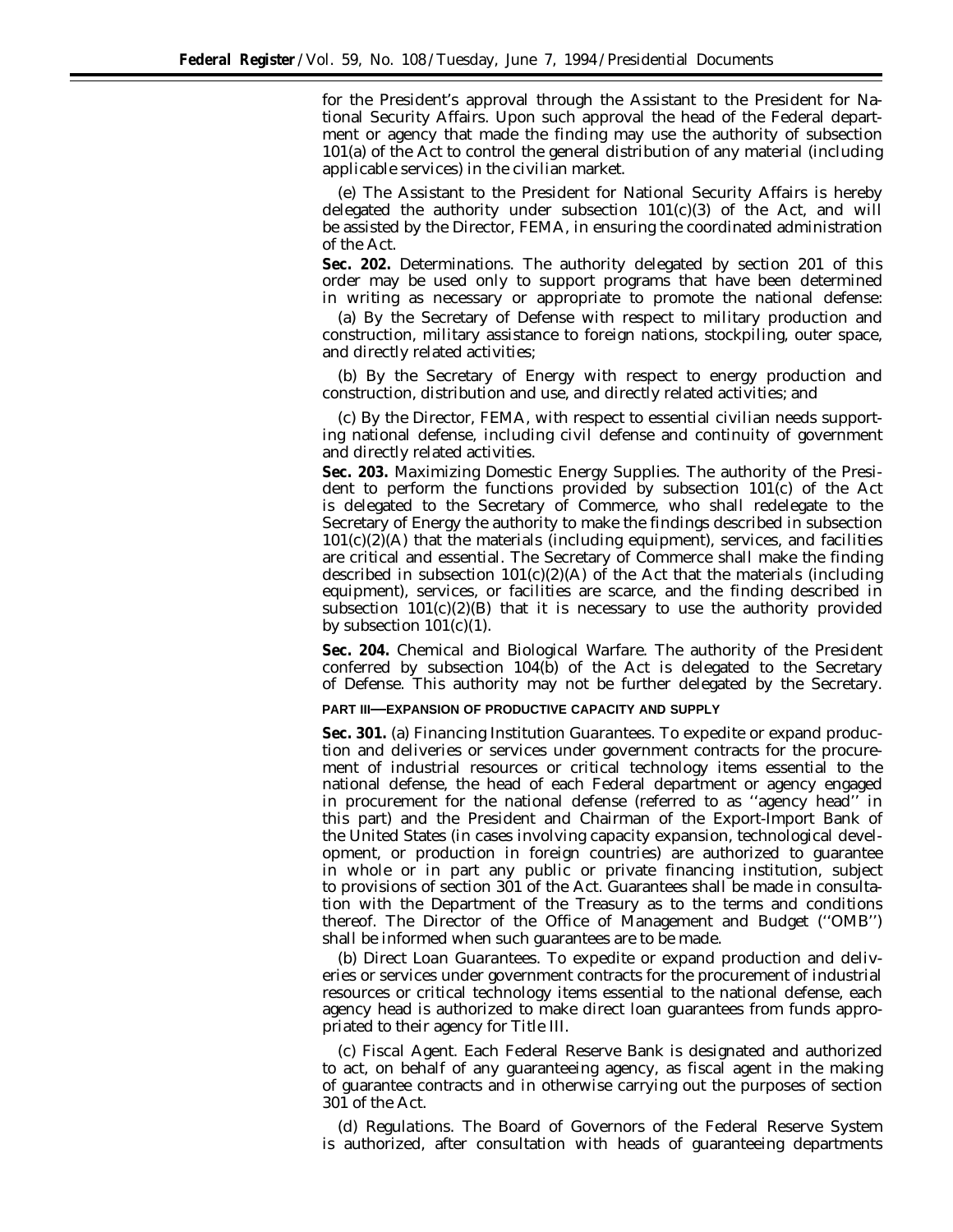and agencies, the Secretary of the Treasury, and the Director, OMB, to prescribe regulations governing procedures, forms, rates of interest, and fees for such guarantee contracts.

**Sec. 302.** *Loans.* (a) To expedite production and deliveries or services to aid in carrying out government contracts for the procurement of industrial resources or a critical technology item for the national defense, an agency head is authorized, subject to the provisions of section 302 of the Act, to submit to the Secretary of the Treasury or the President and Chairman of the Export-Import Bank of the United States (in cases involving capacity expansion, technological development, or production in foreign countries) applications for loans.

(b) To expedite or expand production and deliveries or services under government contracts for the procurement of industrial resources or critical technology items essential to the national defense, each agency head may make direct loans from funds appropriated to their agency for Title III.

(c) After receiving a loan application and determining that financial assistance is not otherwise available on reasonable terms, the Secretary of the Treasury or the President and Chairman of the Export-Import Bank of the United States (in cases involving capacity expansion, technological development, or production in foreign countries) may make loans, subject to provisions of section 302 of the Act.

**Sec. 303.** *Purchase Commitments.* (a) In order to carry out the objectives of the Act, and subject to the provisions of section 303 thereof, an agency head is authorized to make provision for purchases of, or commitments to purchase, an industrial resource or a critical technology item for government use or resale.

(b) Materials acquired under section 303 of the Act that exceed the needs of the programs under the Act may be transferred to the National Defense Stockpile, if such transfer is determined by the Secretary of Defense as the National Defense Stockpile Manager to be in the public interest.

**Sec. 304.** *Subsidy Payments.* In order to ensure the supply of raw or nonprocessed materials from high-cost sources, an agency head is authorized to make subsidy payments, after consultation with the Secretary of the Treasury and the Director, OMB, and subject to the provisions of section 303(c) of the Act.

**Sec. 305.** *Determinations and Findings.* When carrying out the authorities in sections 301 through 303 of this order, an agency head is authorized to make the required determinations, judgments, statements, certifications, and findings, in consultation with the Secretary of Defense, Secretary of Energy or Director, FEMA, as appropriate. The agency head shall provide a copy of the determination, judgment, statement, certification, or finding to the Director, OMB, to the Director, FEMA, and, when appropriate, to the Secretary of the Treasury.

**Sec. 306.** *Strategic and Critical Materials.* (a) The Secretary of the Interior, in consultation with the Secretary of Defense as the National Defense Stockpile Manager and subject to the provisions of section 303 of the Act, is authorized to encourage the exploration, development, and mining of critical and strategic materials and other materials.

(b) An agency head is authorized, pursuant to section 303(g) of the Act, to make provision for the development of substitutes for strategic and critical materials, critical components, critical technology items, and other industrial resources to aid the national defense.

(c) An agency head is authorized, pursuant to section  $303(a)(1)(B)$  of the Act, to make provisions to encourage the exploration, development, and mining of critical and strategic materials and other materials.

**Sec. 307.** *Government-owned Equipment.* An agency head is authorized, pursuant to section 303(e) of the Act, to install additional equipment, facilities, processes, or improvements to facilities owned by the government and to install government-owned equipment in industrial facilities owned by private persons.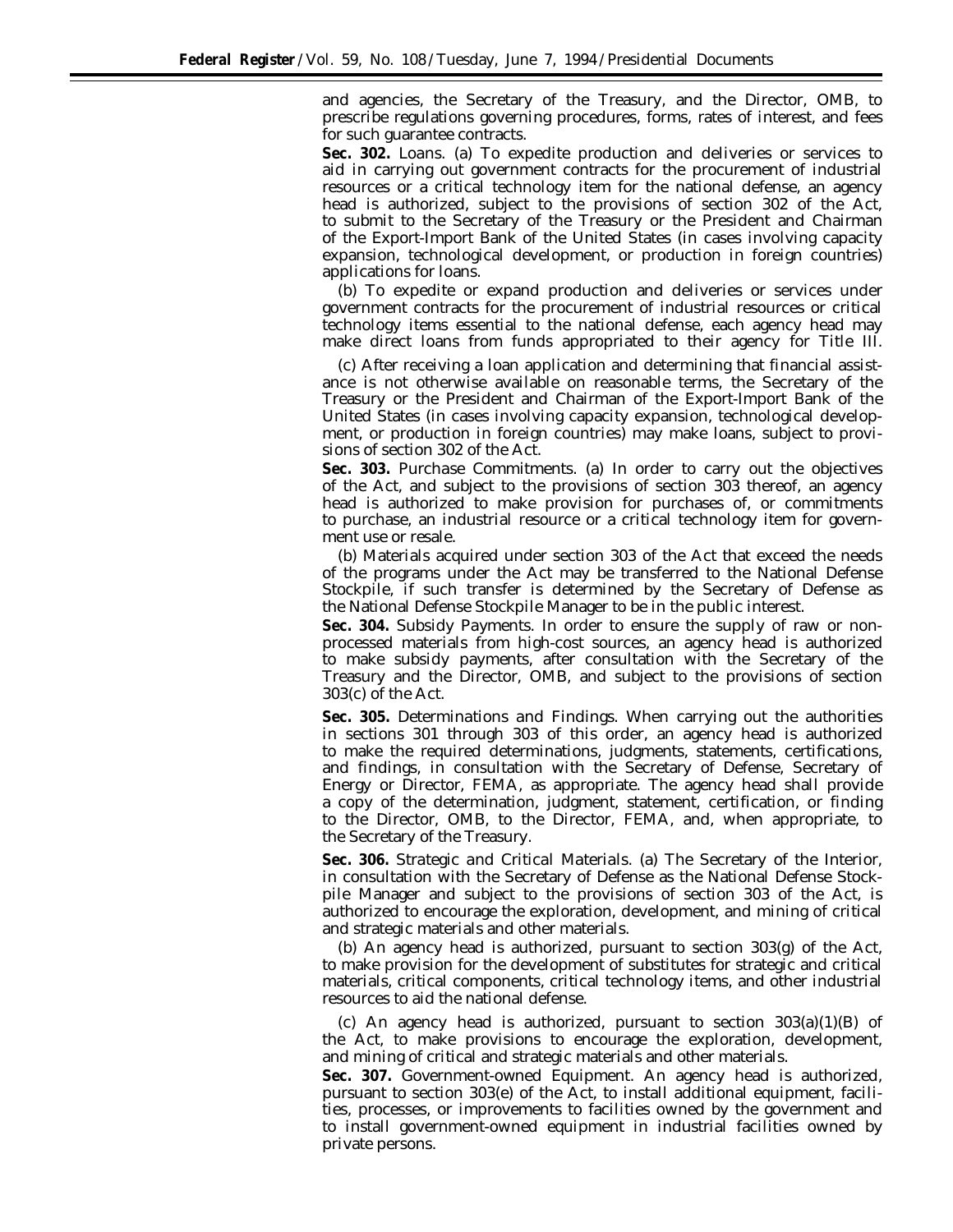**Sec. 308.** *Identification of Shortfalls.* Except during periods of national emergency or after a Presidential determination in accordance with sections  $301(e)(1)(D)(ii)$ ,  $302(c)(4)(B)$ , or  $303(a)(7)(B)$  of the Act, no guarantee, loan or other action pursuant to sections 301, 302, and 303 of the Act to correct an industrial shortfall shall be taken unless the shortfall has been identified in the Budget of the United States or amendments thereto.

**Sec. 309.** *Defense Production Act Fund Manager.* The Secretary of Defense is designated the Defense Production Act Fund Manager, in accordance with section 304(f) of the Act, and shall carry out the duties specified in that section, in consultation with the agency heads having approved Title III projects and appropriated Title III funds.

**Sec. 310.** *Critical Items List.* (a) Pursuant to section 107(b)(1)(A) of the Act, the Secretary of Defense shall identify critical components and critical technology items for each item on the Critical Items List of the Commandersin-Chief of the Unified and Specified Commands and other items within the inventory of weapon systems and defense equipment.

(b) Each agency head shall take appropriate action to ensure that critical components or critical technology items are available from reliable sources when needed to meet defense requirements during peacetime, graduated mobilization, and national emergency. ''Appropriate action'' may include restricting contract solicitations to reliable sources, restricting contract solicitations to domestic sources (pursuant to statutory authority), stockpiling critical components, and developing substitutes for critical components or critical technology items.

**Sec. 311.** *Strengthening Domestic Capability.* An agency head, in accordance with section 107(a) of the Act, may utilize the authority of Title III of the Act or any other provision of law, in consultation with the Secretary of Defense, to provide appropriate incentives to develop, maintain, modernize, and expand the productive capacities of domestic sources for critical components, critical technology items, and industrial resources essential for the execution of the national security strategy of the United States.

**Sec. 312.** *Modernization of Equipment.* An agency head, in accordance with section 108(b) of the Act, may utilize the authority of Title III of the Act to guarantee the purchase or lease of advance manufacturing equipment and any related services with respect to any such equipment for purposes of the Act.

### **PART IV—IMPACT OF OFFSETS**

**Sec. 401.** *Offsets.* (a) The responsibilities and authority conferred upon the President by section 309 of the Act with respect to offsets are delegated to the Secretary of Commerce, who shall function as the President's Executive Agent for carrying out this authority.

(b) The Secretary of Commerce shall prepare the annual report required by section 309(a) of the Act in consultation with the Secretaries of Defense, Treasury, Labor, State, the United States Trade Representative, the Arms Control and Disarmament Agency, the Director of Central Intelligence, and the heads of other departments and agencies as required. The heads of Federal departments and agencies shall provide the Secretary of Commerce with such information as may be necessary for the effective performance of this function.

(c) The offset report shall be subject to the normal interagency clearance process conducted by the Director, OMB, prior to the report's submission by the President to Congress.

## **PART V—VOLUNTARY AGREEMENTS AND ADVISORY COMMITTEES**

**Sec. 501.** *Appointments.* The authority of the President under sections 708(c) and (d) of the Act is delegated to the heads of each Federal department or agency, except that, insofar as that authority relates to section 101 of the Act, it is delegated only to the heads of each Federal department or agency assigned functions under section 201(a) of this order. The authority delegated under this section shall be exercised pursuant to the provisions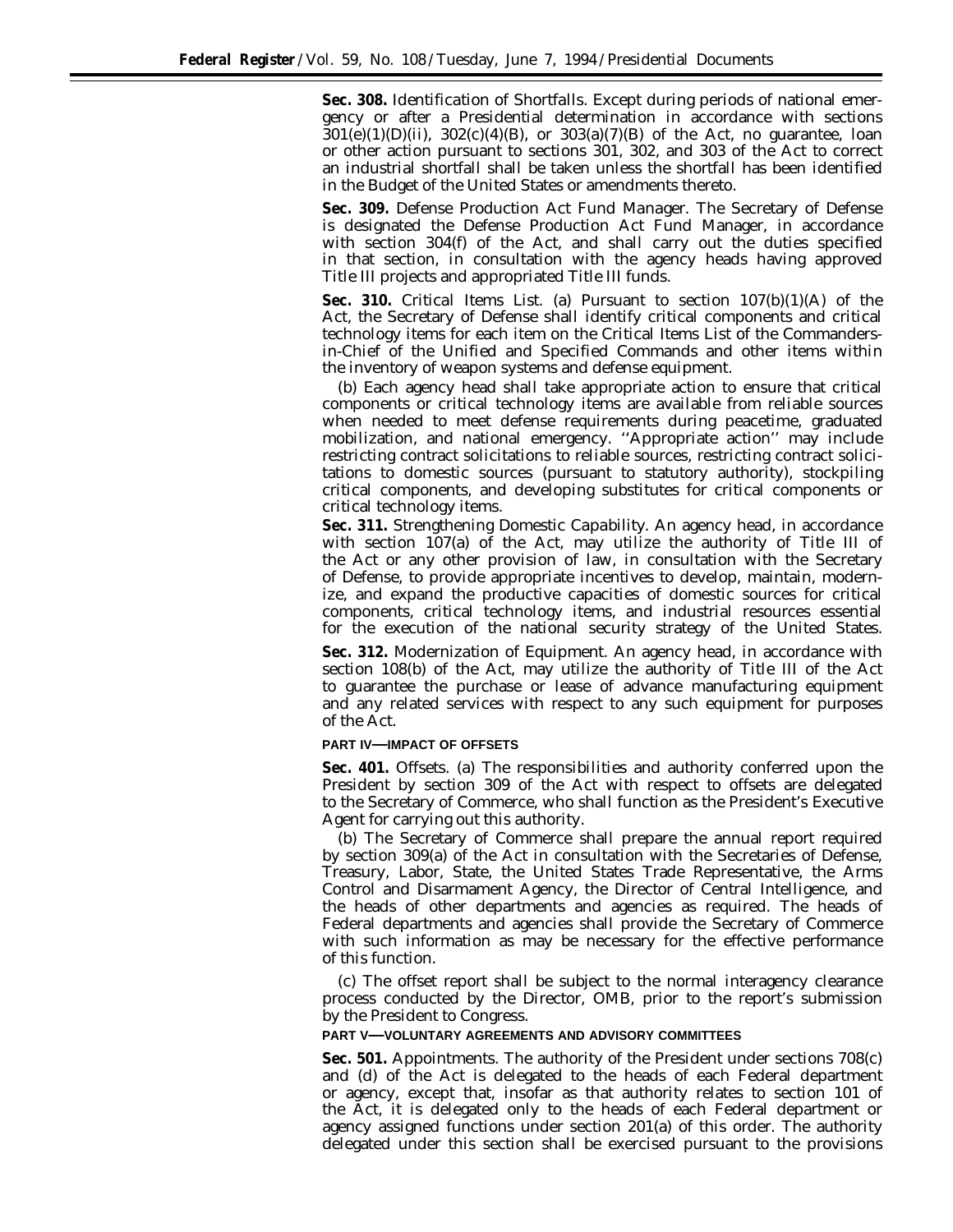of section 708 of the Act, and copies and the status of the use of such delegations shall be furnished to the Director, FEMA.

**Sec. 502.** *Advisory Committees.* The authority of the President under section 708(d) of the Act and delegated in section 501 of this order (relating to establishment of advisory committees) shall be exercised only after consultation with, and in accordance with, guidelines and procedures established by the Administrator of General Services.

## **PART VI—EMPLOYMENT OF PERSONNEL**

**Sec. 601.** *National Defense Executive Reserve.* (a) In accordance with section 710(e) of the Act, there is established in the Executive Branch a National Defense Executive Reserve (''NDER'') composed of persons of recognized expertise from various segments of the private sector and from government (except full-time federal employees) for training for employment in executive positions in the Federal Government in the event of an emergency that requires such employment.

(b) The head of any department or agency may establish a unit of the NDER in the department or agency and train members of that unit.

(c) The head of each department or agency with an NDER unit is authorized to exercise the President's authority to employ civilian personnel in accordance with section 703(a) of the Act when activating all or a part of its NDER unit. The exercise of this authority shall be subject to the provisions of subsections 601(d) and (e) of this order and shall not be redelegated.

(d) The head of a department or agency may activate an NDER unit, in whole or in part, upon the written determination that an emergency affecting the national security or defense preparedness of the United States exists and that the activation of the unit is necessary to carry out the emergency program functions of the department or agency.

(e) At least 72 hours prior to activating the NDER unit, the head of the department or agency shall notify, in writing, the Assistant to the President for National Security Affairs of the impending activation and provide a copy of the determination required under subsection 601(d) of this order.

(f) The Director, FEMA, shall coordinate the NDER program activities of departments and agencies in establishing units of the Reserve; provide for appropriate guidance for recruitment, training, and activation; and issue necessary rules and guidance in connection with the program.

(g) This order suspends any delegated authority, regulation, or other requirement or condition with respect to the activation of any NDER unit, in whole or in part, or appointment of any NDER member that is inconsistent with the authorities delegated herein, provided that the aforesaid suspension applies only as long as sections 703(a) and 710(e) of the Act are in effect. **Sec. 602.** *Consultants.* The head of each department or agency assigned functions under this order is delegated authority under sections 710(b) and (c) of the Act to employ persons of outstanding experience and ability without compensation and to employ experts, consultants, or organizations. The authority delegated by this section shall not be redelegated.

### **PART VII—LABOR SUPPLY**

**Sec. 701.** *Secretary of Labor.* The Secretary of Labor, identified in this section as the Secretary, shall:

(a) Collect, analyze, and maintain data needed to make a continuing appraisal of the nation's labor requirements and the supply of workers for purposes of national defense. All agencies of the government shall cooperate with the Secretary in furnishing information necessary for this purpose, to the extent permitted by law;

(b) In response to requests from the head of a Federal department or agency engaged in the procurement for national defense, consult with and advise that department or agency with respect to (1) the effect of contemplated actions on labor supply and utilization, (2) the relation of labor supply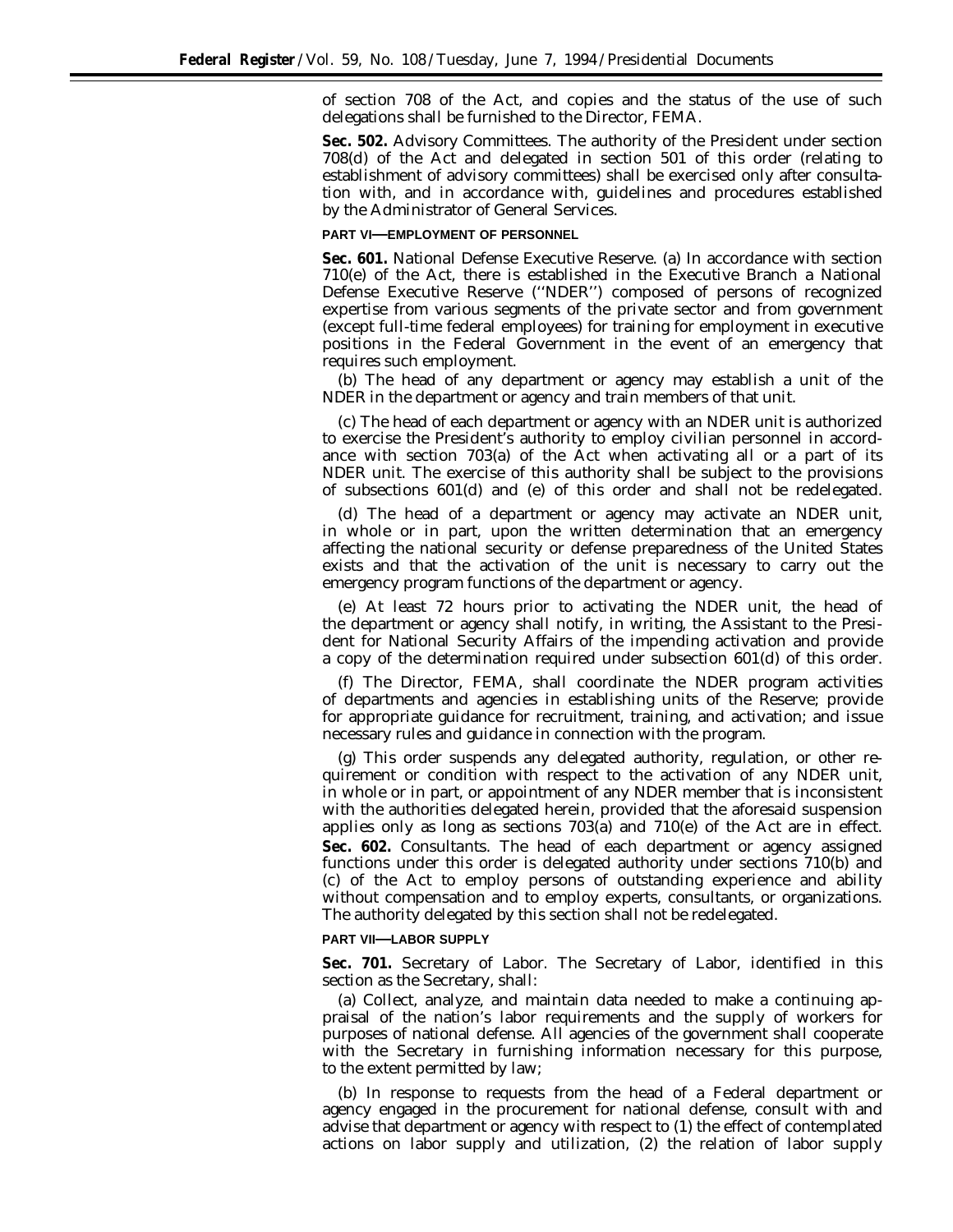to materials and facilities requirements, and (3) such other matters as will assist in making the exercise of priority and allocations functions consistent with effective utilization and distribution of labor;

(c) Formulate plans, programs, and policies for meeting defense and essential civilian labor requirements;

(d) Project skill shortages to facilitate meeting defense and essential civilian needs and establish training programs;

(e) Determine the occupations and skills critical to meeting the labor requirements of defense and essential civilian activities and, with the assistance of the Secretary of Defense, the Director of Selective Service, and such other persons as the Director, FEMA, may designate, develop policies regulating the induction and deferment of personnel for the armed services, except for civilian personnel in the reserves; and

(f) Administer an effective labor-management relations policy to support the activities and programs under this order with the cooperation of other Federal agencies, including the National Labor Relations Board and the Federal Mediation and Conciliation Service.

#### **PART VIII—DEFENSE INDUSTRIAL BASE INFORMATION AND REPORTS**

**Sec. 801.** *Foreign Acquisition of Companies.* The Secretary of the Treasury, in cooperation with the Department of State, the Department of Defense, the Department of Commerce, the Department of Energy, the Department of Agriculture, the Attorney General, and the Director of Central Intelligence, shall complete and furnish a report to the President and then to Congress in accordance with the requirements of section  $721(k)$  of the Act concerning foreign efforts to acquire United States companies involved in research, development, or production of critical technologies and industrial espionage activities directed by foreign governments against private U.S. companies.

**Sec. 802.** *Defense Industrial Base Information System.* (a) The Secretary of Defense and the heads of other appropriate Federal departments and agencies, as determined by the Secretary of Defense, shall establish an information system on the domestic defense industrial base in accordance with the requirements of section 722 of the Act.

(b) In establishing the information system required by subsection (a) of this order, the Secretary of Defense, the Secretary of Commerce, and the heads of other appropriate Federal departments and agencies, as determined by the Secretary of Defense in consultation with the Secretary of Commerce, shall consult with each other for the purposes of performing the duties listed in section 722(d)(1) of the Act.

(c) The Secretary of Defense shall convene a task force consisting of the Secretary of Commerce and the Secretary of each military department and the heads of other appropriate Federal departments and agencies, as determined by the Secretary of Defense in consultation with the Secretary of Commerce, to carry out the duties under section  $722(d)(2)$  of the Act.

(d) The Secretary of Defense shall report to Congress on a strategic plan for developing a cost-effective, comprehensive information system capable of identifying on a timely, ongoing basis vulnerability in critical components and critical technology items. The plans shall include an assessment of the performance and cost-effectiveness of procedures specified in section 722(b) of the Act.

(e) The Secretary of Commerce, acting through the Bureau of the Census, shall consult with the Secretary of Defense and the Director, FEMA, to improve the usefulness of information derived from the Census of Manufacturers in carrying out section 722 of the Act.

(f) The Secretary of Defense shall perform an analysis of the production base for not more than two major weapons systems of each military department in establishing the information system under section 722 of the Act. Each analysis shall identify the critical components of each system.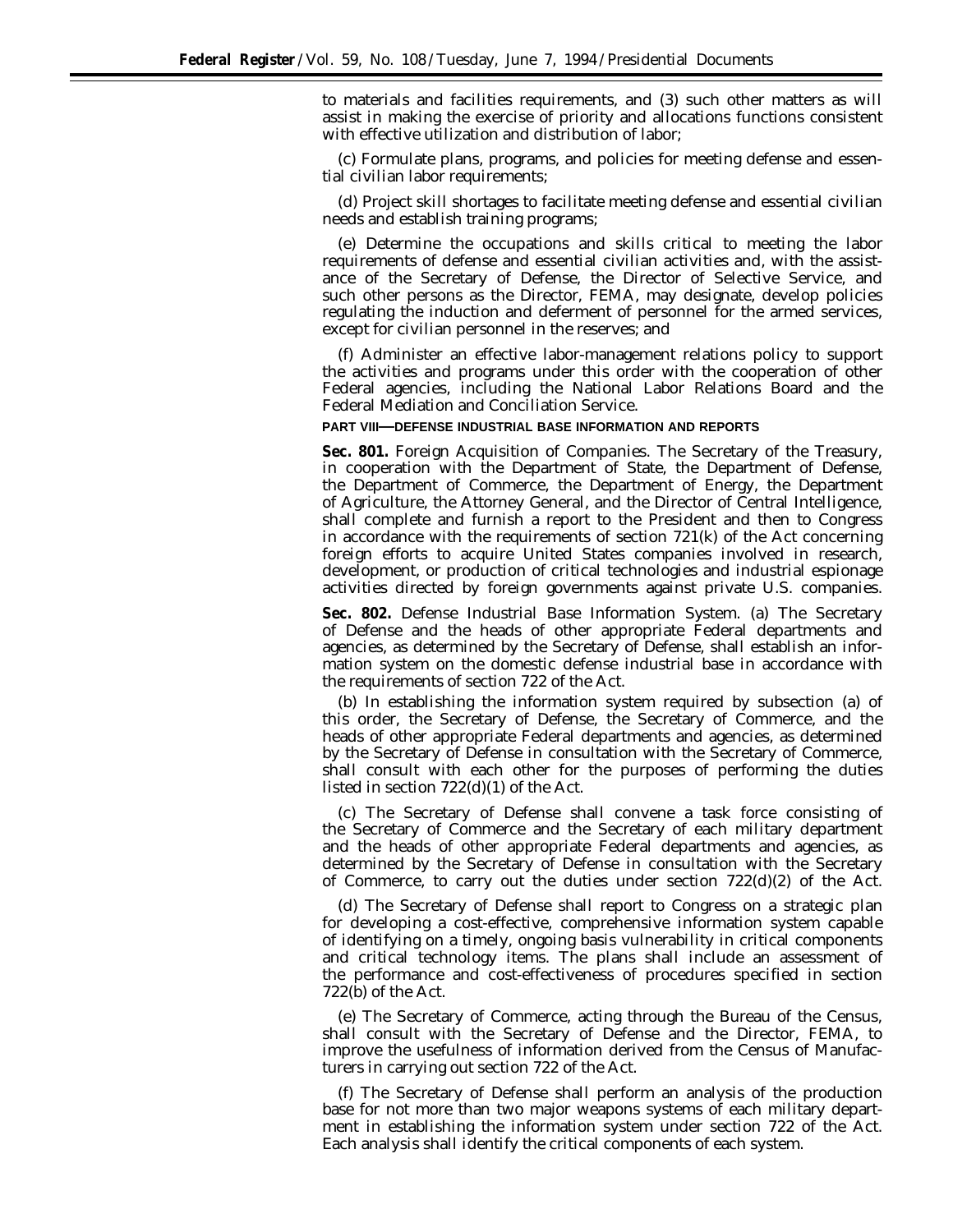(g) The Secretary of Defense, in consultation with the Secretary of Commerce, and the heads of other Federal departments and agencies as appropriate, shall issue a biennial report on critical components and technology in accordance with section 722(e) of the Act.

#### **PART IX—GENERAL PROVISIONS**

**Sec. 901.** *Definitions.* In addition to the definitions in section 702 of the Act, the following definitions apply throughout this order:

(a) ''Civil transportation'' includes movement of persons and property by all modes of transportation in interstate, intrastate, or foreign commerce within the United States, its territories and possessions, and the District of Columbia, and, without limitation, related public storage and warehousing, ports, services, equipment and facilities, such as transportation carrier shop and repair facilities. However, ''civil transportation'' shall not include transportation owned or controlled by the Department of Defense, use of petroleum and gas pipelines, and coal slurry pipelines used only to supply energy production facilities directly. As applied herein, ''civil transportation'' shall include direction, control, and coordination of civil transportation capacity regardless of ownership.

(b) ''Energy'' means all forms of energy including petroleum, gas (both natural and manufactured), electricity, solid fuels (including all forms of coal, coke, coal chemicals, coal liquification, and coal gasification), and atomic energy, and the production, conservation, use, control, and distribution (including pipelines) of all of these forms of energy.

(c) ''Farm equipment'' means equipment, machinery, and repair parts manufactured for use on farms in connection with the production or preparation for market use of food resources.

(d) ''Fertilizer'' means any product or combination of products that contain one or more of the elements—nitrogen, phosphorus, and potassium—for use as a plant nutrient.

(e) ''Food resources'' means all commodities and products, simple, mixed, or compound, or complements to such commodities or products, that are capable of being ingested by either human beings or animals, irrespective of other uses to which such commodities or products may be put, at all stages of processing from the raw commodity to the products thereof in vendible form for human or animal consumption. ''Food resources'' also means all starches, sugars, vegetable and animal or marine fats and oils, cotton, tobacco, wool, mohair, hemp, flax fiber, and naval stores, but does not mean any such material after it loses its identity as an agricultural commodity or agricultural product.

(f) ''Food resource facilities'' means plants, machinery, vehicles (including on-farm), and other facilities required for the production, processing, distribution, and storage (including cold storage) of food resources, livestock and poultry feed and seed, and for the domestic distribution of farm equipment and fertilizer (excluding transportation thereof).

(g) ''Functions'' include powers, duties, authority, responsibilities, and discretion.

(h) ''Head of each Federal department or agency engaged in procurement for the national defense'' means the heads of the Departments of Defense, Energy, and Commerce, as well as those departments and agencies listed in Executive Order No. 10789.

(i) ''Heads of other appropriate Federal departments and agencies'' as used in part VIII of this order means the heads of such other Federal agencies and departments that acquire information or need information with respect to making any determination to exercise any authority under the Act.

(j) ''Health resources'' means materials, facilities, health supplies, and equipment (including pharmaceutical, blood collecting and dispensing supplies, biological, surgical textiles, and emergency surgical instruments and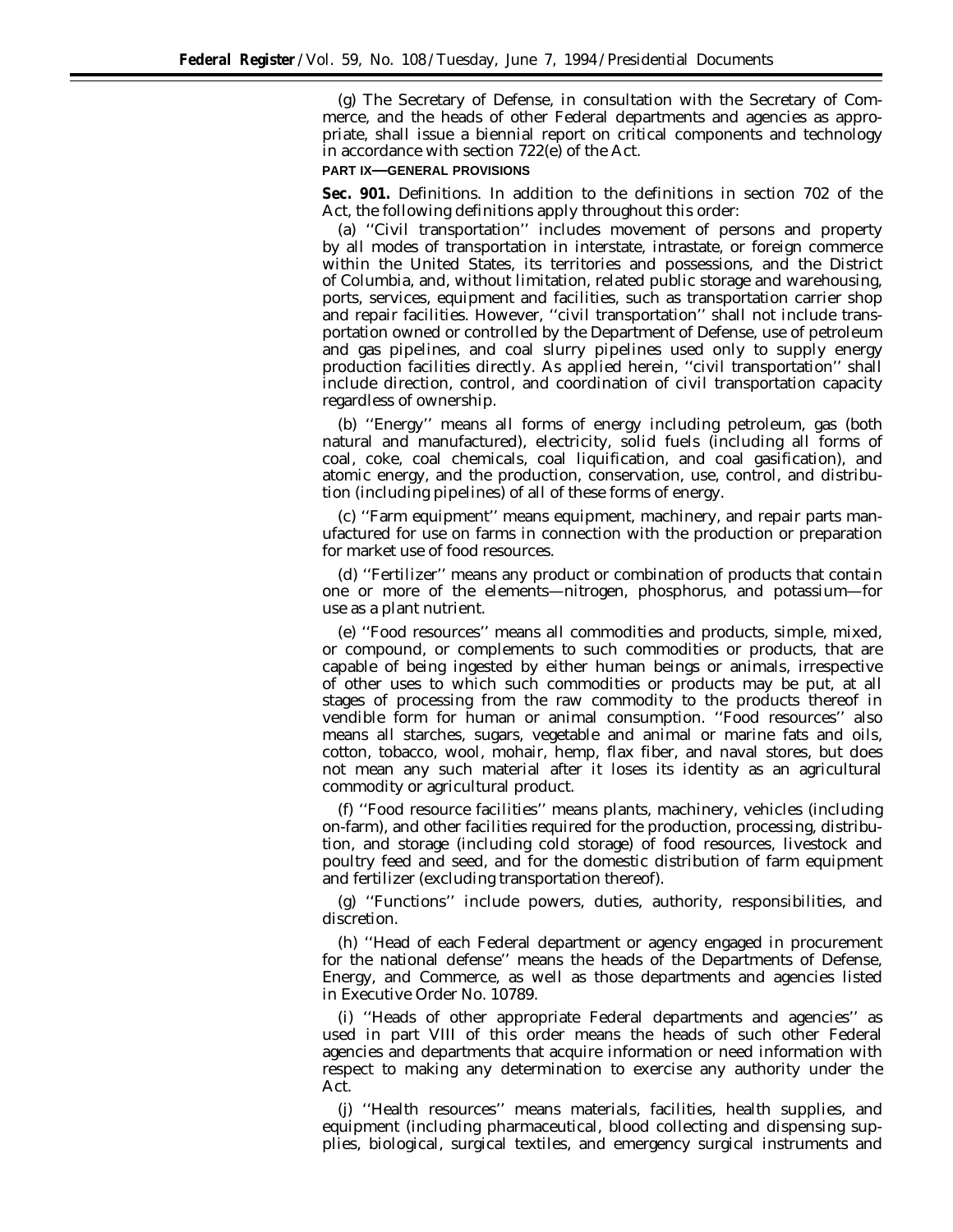supplies) required to prevent the impairment of, improve, or restore the physical and mental health conditions of the population.

(k) ''Metals and minerals'' means all raw materials of mineral origin (excluding energy) including their refining, smelting, or processing, but excluding their fabrication.

(l) ''Strategic and Critical Materials'' means materials (including energy) that (1) would be needed to supply the military, industrial, and essential civilian needs of the United States during a national security emergency, and (2) are not found or produced in the United States in sufficient quantities to meet such need and are vulnerable to the termination or reduction of the availability of the material.

(m) ''Water resources'' means all usable water, from all sources, within the jurisdiction of the United States, which can be managed, controlled, and allocated to meet emergency requirements.

**Sec. 902.** *General.* (a) Except as otherwise provided in subsection 902(c) of this order, the authorities vested in the President by title VII of the Act may be exercised and performed by the head of each department and agency in carrying out the delegated authorities under the Act and this order.

(b) The authorities which may be exercised and performed pursuant to subsection 902(a) of this order shall include (1) the power to redelegate authorities, and to authorize the successive redelegation of authorities, to departments and agencies, officers, and employees of the government, and (2) the power of subpoena with respect to authorities delegated in parts II, III, and IV of this order, provided that the subpoena power shall be utilized only after the scope and purpose of the investigation, inspection, or inquiry to which the subpoena relates have been defined either by the appropriate officer identified in subsection 902(a) of this order or by such other person or persons as the officer shall designate.

(c) Excluded from the authorities delegated by subsection 902(a) of this order are authorities delegated by parts V, VI, and VIII of this order and the authority with respect to fixing compensation under section 703(a) of the Act.

**Sec. 903.** *Authority.* All previously issued orders, regulations, rulings, certificates, directives, and other actions relating to any function affected by this order shall remain in effect except as they are inconsistent with this order or are subsequently amended or revoked under proper authority. Nothing in this order shall affect the validity or force of anything done under previous delegations or other assignment of authority under the Act.

**Sec. 904.** *Effect on other Orders.* (a) The following are superseded or revoked: (1) Section 3, Executive Order No. 8248 of September 8, 1939, (4 FR 3864).

(2) Executive Order No. 10222 of March 8, 1951 (16 FR 2247).

(3) Executive Order No. 10480 of August 14, 1953 (18 FR 4939).

(4) Executive Order No. 10647 of November 28, 1955 (20 FR 8769).

(5) Executive Order No. 11179 of September 22, 1964 (29 FR 13239).

(6) Executive Order No. 11355 of May 26, 1967 (32 FR 7803).

(7) Sections 7 and 8, Executive Order No. 11912 of April 13, (41 FR 15825, 15826–27).

(8) Section 3, Executive Order No. 12148 of July 20, 1979, (44 FR 43239, 43241).

(9) Executive Order No. 12521 of June 24, 1985 (50 FR 26335).

(10) Executive Order No. 12649 of August 11, 1988 (53 FR 30639).

(11) Executive Order No. 12773 of September 26, 1991 (56 FR 49387), except that part of the order that amends section 604 of Executive Order 10480.